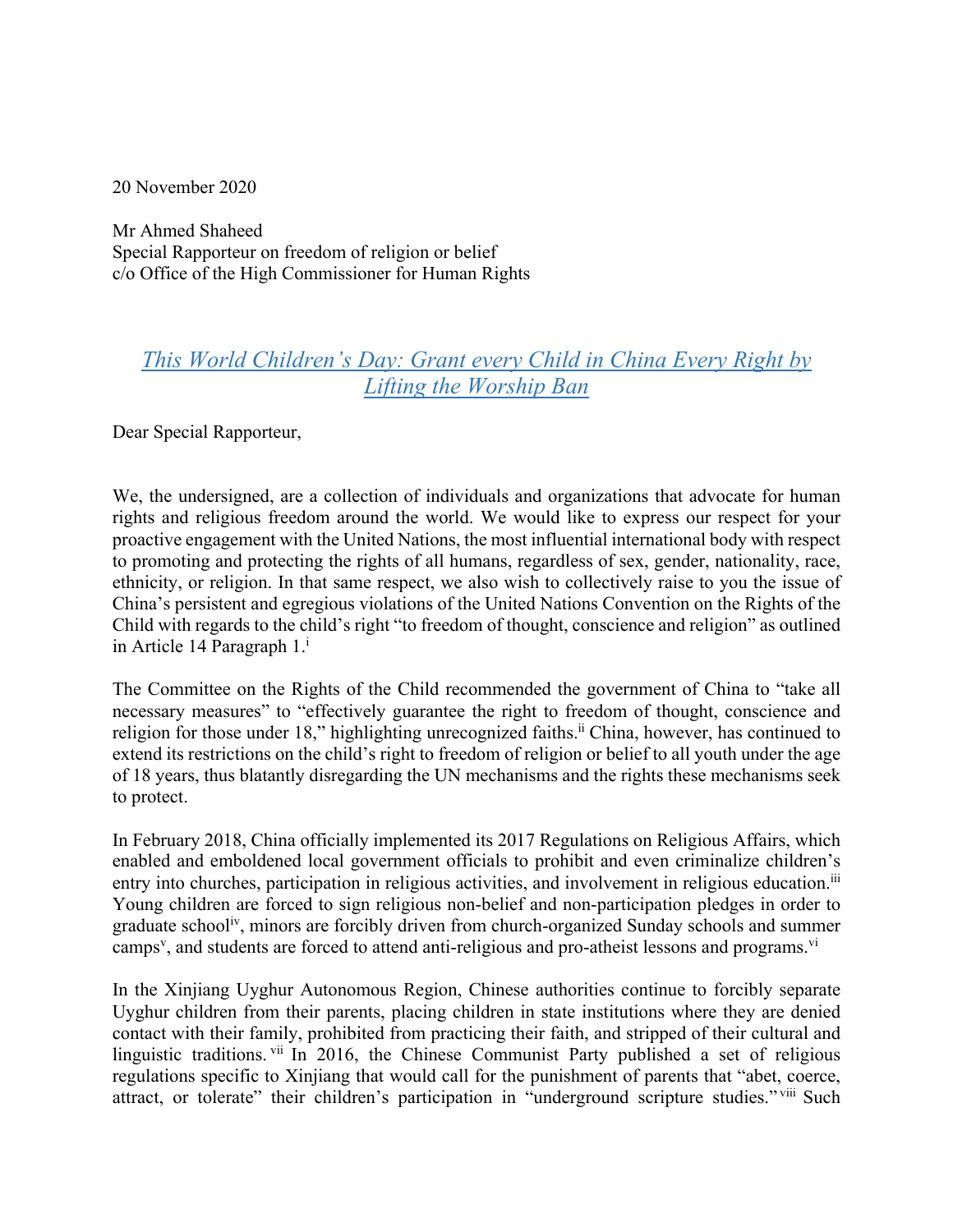restrictions also violate Article 14 Paragraph 2 of the CRC, which states "States Parties shall respect the rights and duties of the parents and, when applicable, legal guardians, to provide direction to the child in the exercise of his or her right in a manner consistent with the evolving capacities of the child."ix

Throughout many various regions in Tibet, local governments have prohibited Tibetan Buddhist children from participating in religious, Buddhist-centered curriculum during their school instruction time.<sup>x</sup> Various municipal regulations characterize Tibetan Buddhism as 'dangerous' and 'oppositional' to China's ideals of atheism and communism. $x_i$  In conjunction with the erasure of Tibetan language and Buddhist teaching in schools, Tibetan children are forced to study Chinese language and patriotism.<sup>xii</sup>

In effect, millions of Chinese children have had their inherent right to freedom of religion wrestled from their grips in contravention of the Convention on the Rights of the Child. The UN Special Rapporteur on freedom of religion or belief stressed that, "Every individual child is a rights holder in his or her own capacity as recognized in Article 14 of the Convention on the Rights of the Child."<sup>xiii</sup>

As the World Children's Day approaches, we ask that you, as an important delegate to the United Nations, raise anew China's violations of the Convention on the Rights of the Child. China as a member of the UN Human Rights Council needs to be held at a higher standard, since the Council's membership influences its impacts. Exposing China's human rights violations is essential in countering China's influence at the UN and ensuring that every child is granted every right, including freedom of religion or belief.

Once again, thank you for your commitment to human rights and your attention to these matters.

Respectfully,

## *Organizations*

Advocates International Anglican Persecuted Church Network China Aid Association Coordination des Associations et des Partiuliers pour la Liberté de Conscience Christian Freedom International GAFCON Suffering Church Network Institute on Religion and Democracy Jubilee Campaign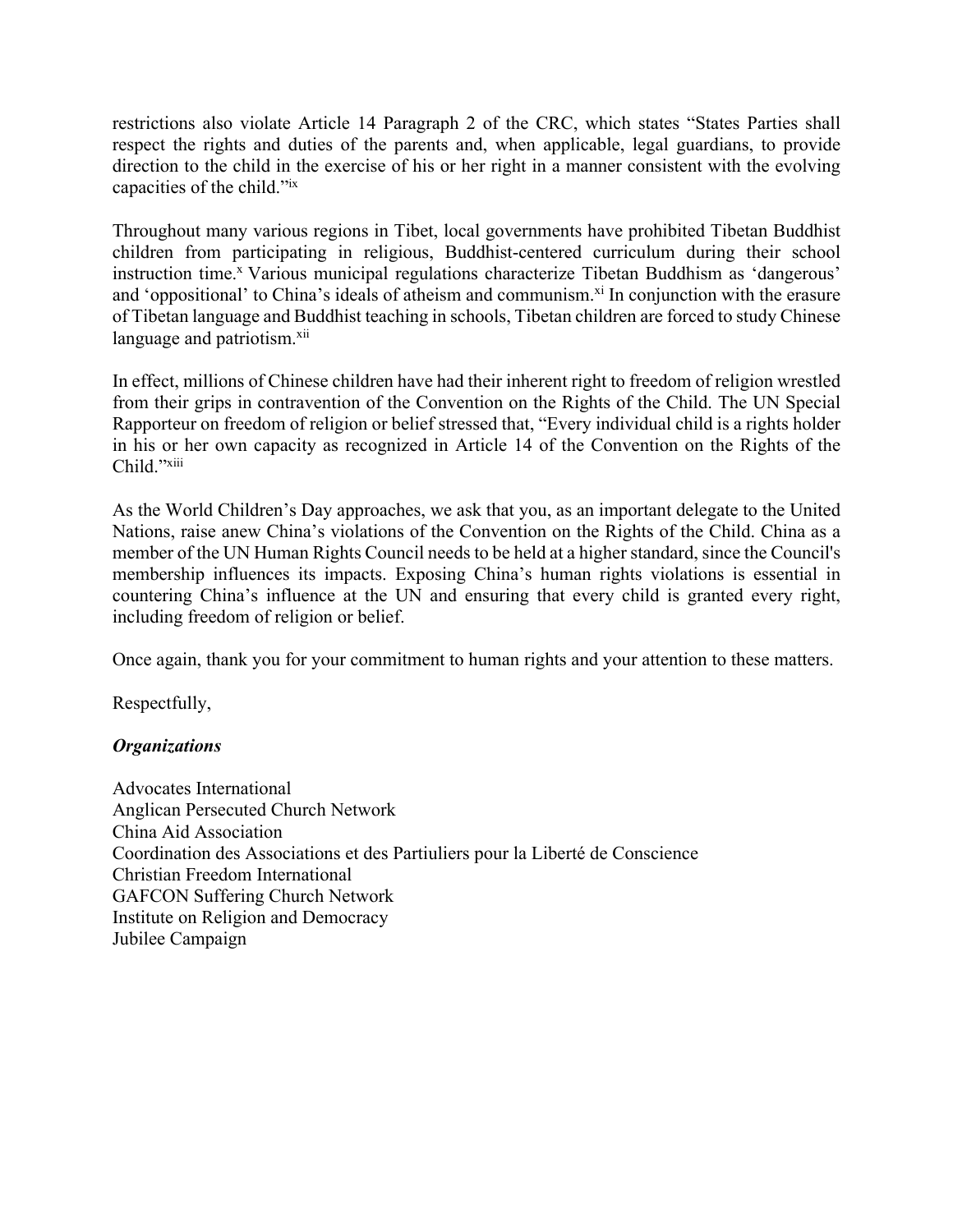## *Individuals*

Faith McDonnell, Director, International Religious Liberty Program, Institute on Religion and Democracy

iii World Watch Monitor, "China bans children- and their teachers- from churches", 8 September 2017.

<sup>&</sup>lt;sup>i</sup> UN General Assembly, *Convention on the Rights of the Child*, 20 November 1989, United Nations, Treaty Series, vol. 1577, [accessed 12 October 2020].

ii UN Committee on the Rights of the Child, *Concluding observations on the combined third and fourth periodic reports of China,* 4 October 2013, CRC/C/CHN/CO/3-4, para. 42.

Wang Zhicheng, "Henan, church banned for children under 18: 'taking the legs from under the Christian community's growth among young people", *AsiaNews.it,* 17 April 2018.

<sup>&</sup>lt;sup>iv</sup> World Watch Monitor, "China: Christian Schoolchildren Forced to Tick 'No Religion' Box", 2 October 2018.

<sup>v</sup> Zhou Xiaolu, "Bans on Minors' Religious Activities Enforced Throughout China", *Bitter Winter,* 25 October 2019.

vi Shen Xinran, "China Continues to Spread Communism Across College Campuses", *Bitter Winter,* 25 March 2019.

vii Human Rights Watch, "China: Xinjiang Children Separated from Families", 17 August 2020.

viii Kavitha Surana, "China Tells Citizens to Inform on Parents Who 'Lure' Kids into Religion", *Foreign Policy,* 12 October 2016.

ix UN General Assembly, *Convention on the Rights of the Child,* 20 November 1989, United Nations, Treaty Series, vol. 1577, [accessed 12 October 2020].